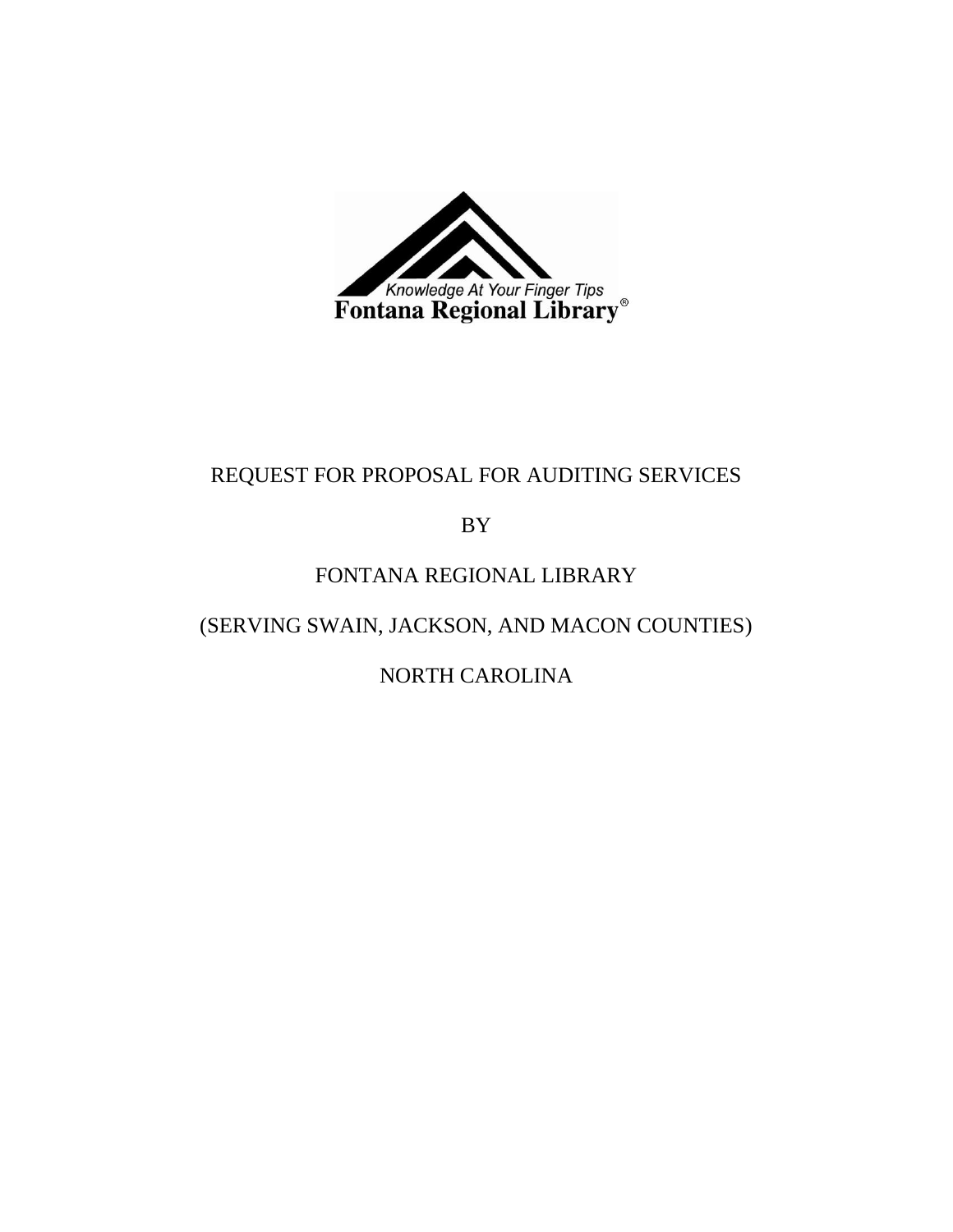The Governing Board of Fontana Regional Library (hereinafter called the "Library") invites qualified independent auditors (hereinafter called "auditor") having sufficient governmental accounting and auditing experience in performing an audit in accordance with the specifications outlined in this Request for Proposal (RFP) to submit a proposal.

There is no expressed or implied obligation for Fontana Regional Library to reimburse firms for any expenses incurred in preparing proposals in response to this request.

The specific details shown herein shall be considered minimum unless otherwise shown. The specifications, terms, and conditions included with this RFP shall govern in any resulting contract(s) unless approved otherwise in writing by Fontana Regional Library. The bidder consents to personal jurisdiction and venue in a state court of competent jurisdiction in Swain County, North Carolina.

## **Type of Audit**

The audit will encompass a financial and compliance examination of the Library's basic financial statements, supplementary information and compliance reports in accordance with the laws and/or regulations of the State of North Carolina, which include requirements for the minimum scope of the audit. The financial and compliance audit will cover federal, state, and local funding sources in accordance with generally accepted auditing standards; *Government Auditing Standards*, 2011 version*;* the Single Audit Act of 1984; the Single Audit Act Amendments of 1996; the provisions of OMB Circular No. A-133, *Audits of States, Local Governments, and Non-Profit Organizations*, including revisions published in *Federal Register*; the State Single Audit Implementation Act; and all other applicable laws and regulations.

## **Period**

The Library intends to continue the relationship with the auditor for no less than three years on the basis of annual negotiation after the completion of the first year contract. Each year after negotiation has taken place an annual contract documenting the terms of the audit will be signed. Since one governing board may not obligate future governing boards, the remaining years of the agreement are subject to annual governing board approval. Fontana Regional Library reserves the right to request proposals at any time following the first year of this contract. Thus, prepare proposals for the following years, with Year One being the only obligated year:

> July 1, 2016 to June 30, 2017 July 1, 2017 to June 30, 2018 July 1, 2018 to June 30, 2019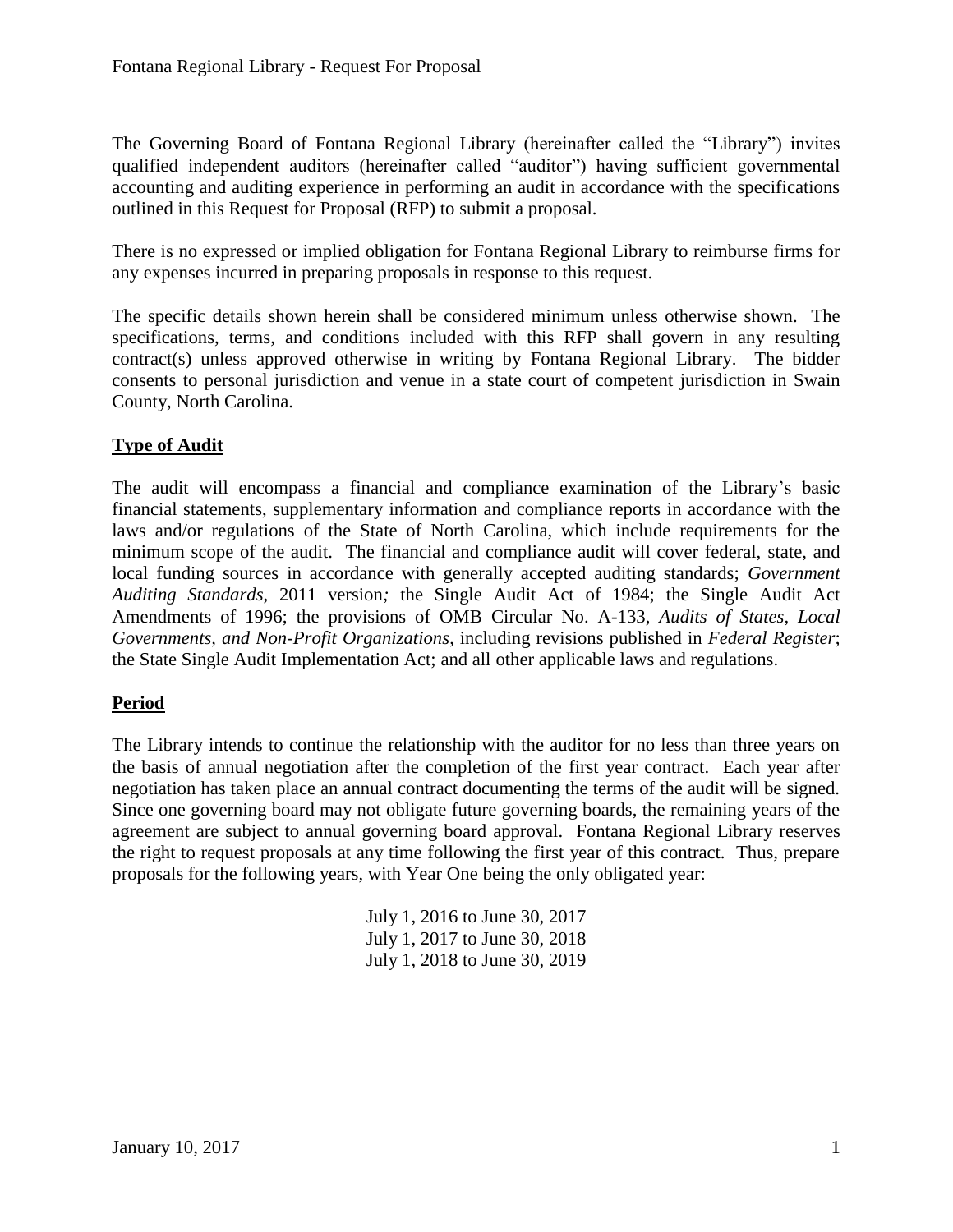#### **Submission Details**

Responses to this solicitation must be submitted in two (2) copies and in a sealed envelope bearing the name of the firm or individual, and be clearly marked "RESPONSE TO RFP FOR AUDIT SERVICES." The Library must receive these responses by **Wednesday, March 1, 2017.** Address your submittal to:

Fontana Regional Library Attn: Deb Lawley 33 Fryemont St. Bryson City, NC 28713

All submittals must be valid for ninety (90) days from closing date but the contract is expected to be awarded in March 2017. Submissions received after the specified time will be considered late and returned unopened.

The Library reserves the right to reject any and all submittals or to waive any minor irregularities in the process. The Library further reserves the right to seek new proposals when it is in the best interest of the Library.

#### **Inquiries**

Clarifications of terms and conditions of the Request for Proposals process shall be directed to Deb Lawley, Finance Officer at the following email address:

[dlawley@fontanalib.org](mailto:dlawley@fontanalib.org)

Inquiries will be accepted until 2:00 p.m. on Wednesday, February 22, 2017.

#### **Requirements**

The audit must be conducted in accordance with generally accepted auditing standards; *Government Auditing Standards*, 2011 version, issued by the Comptroller General of the United States; Office of Management and Budget Circular No.A-133, *Audits of States, Local Governments, and Non-Profit Organizations,* including revisions published in *Federal Register*; the State Single Audit Implementation Act of 1996, and any other applicable procedures for the audit of a government's financial statements prepared in accordance with GAAP.

The scope of the audit and cost presented should include all approved GASB pronouncements. Although some pronouncements may not be in effect until after the first year of the audit, estimates for future years should include pronouncements that will become effective during the contract period. The Library will require the auditor's assistance to comply with these reporting requirements, relevant to implementation and format and content of statements and footnote disclosures. These services must be included in the base bid.

The Auditor will assist the Library to prepare most year-end adjusting journal entries. The Library accepts responsibility for authorizing and recording the adjusting entries. The auditor will be responsible for the preparation, typing, proofing, printing, and copying of the Basic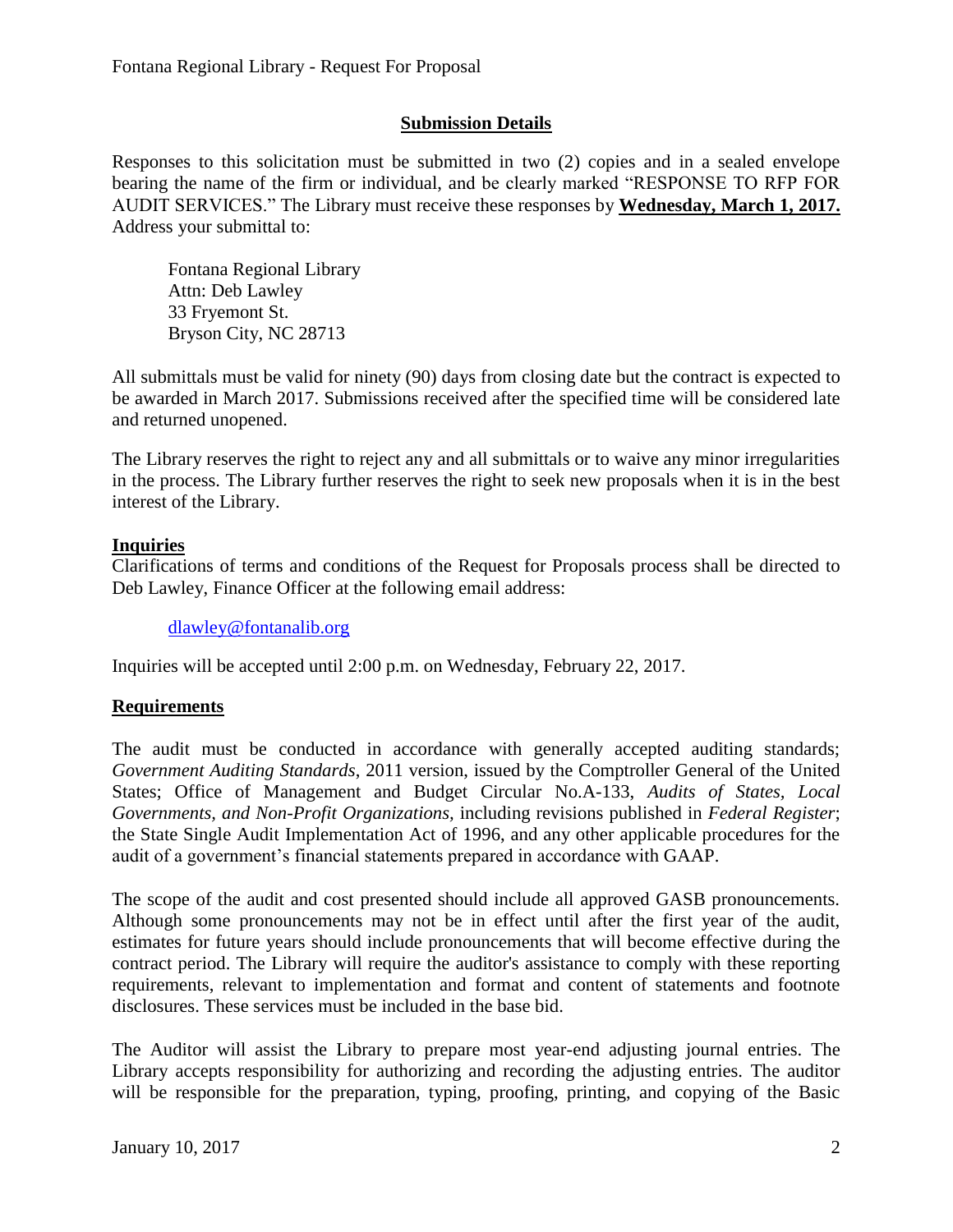Financial Statement, supplementary information and compliance reports. The Fontana Regional Library Finance Officer will be actively involved in the Management Discussion and Analysis (MD&A), and other schedules section preparation. The auditor will submit a draft of the Financial Statement to be reviewed in detail by the Finance Officer. This draft should be submitted to Fontana Regional Library in time to allow ample review and corrections. **The timing of this should insure final completion of the Financial Statements no later than the annual October 31st deadline.** 

The Finance Officer should to be updated on any concerns and requests for additional information during the audit assignment. In order to expedite the audit process, the Library requests that the audit team make a detailed and comprehensive request for information that will need to be compiled or PBC schedules to complete at least three weeks in advance of fieldwork visit(s). Understandably the need for additional information may surface during the audit process, but such advance planning and communication allows for work to be completed in and around staff schedules and absences and greatly facilitates completion of the engagement.

The audit must be completed and reports rendered four months following the fiscal year end (October 31).

A preliminary draft of the audit and required journal entries must be submitted to the Finance Officer by October 1 for proofing and reconciliation to the Library's records. Revisions will be returned within 10 days.

The auditor will prepare, type, and print the audited financial statements. Fourteen copies and an electronic copy in PDF format of each audit report, management letter, and other applicable reports must be supplied to the Finance Officer within the time frame cited above. In addition, the auditor is responsible for submitting the required two copies to the staff of the Local Government Commission (LGC). Any other copies required will be charged on an as needed basis in addition to the quoted fee.

The financial audit opinion will cover the financial statements for the governmental activities, of the Library's single purpose fund, which constitutes the basic financial statements. The schedules, and related information are not necessary for fair presentation, but will be presented as additional analytical data. This supplemental information, as required by GASB 34, will be subjected to the tests and other auditing procedures applied in the audit of the basic financial statements, and an opinion will be given as to whether the supplemental information is fairly stated in all material respects in relation to the basis financial statements taken as a whole. The auditor shall also express an opinion on the budgetary comparison information for the single purpose fund. An opinion will not be given on the Management Discussion and Analysis.

The working papers shall be retained and made available upon request for no less than three years from the date of the audit report.

In the event that circumstances arise during the audit that require work to be performed in excess of the original estimates, any additional costs will be negotiated prior to commencement of the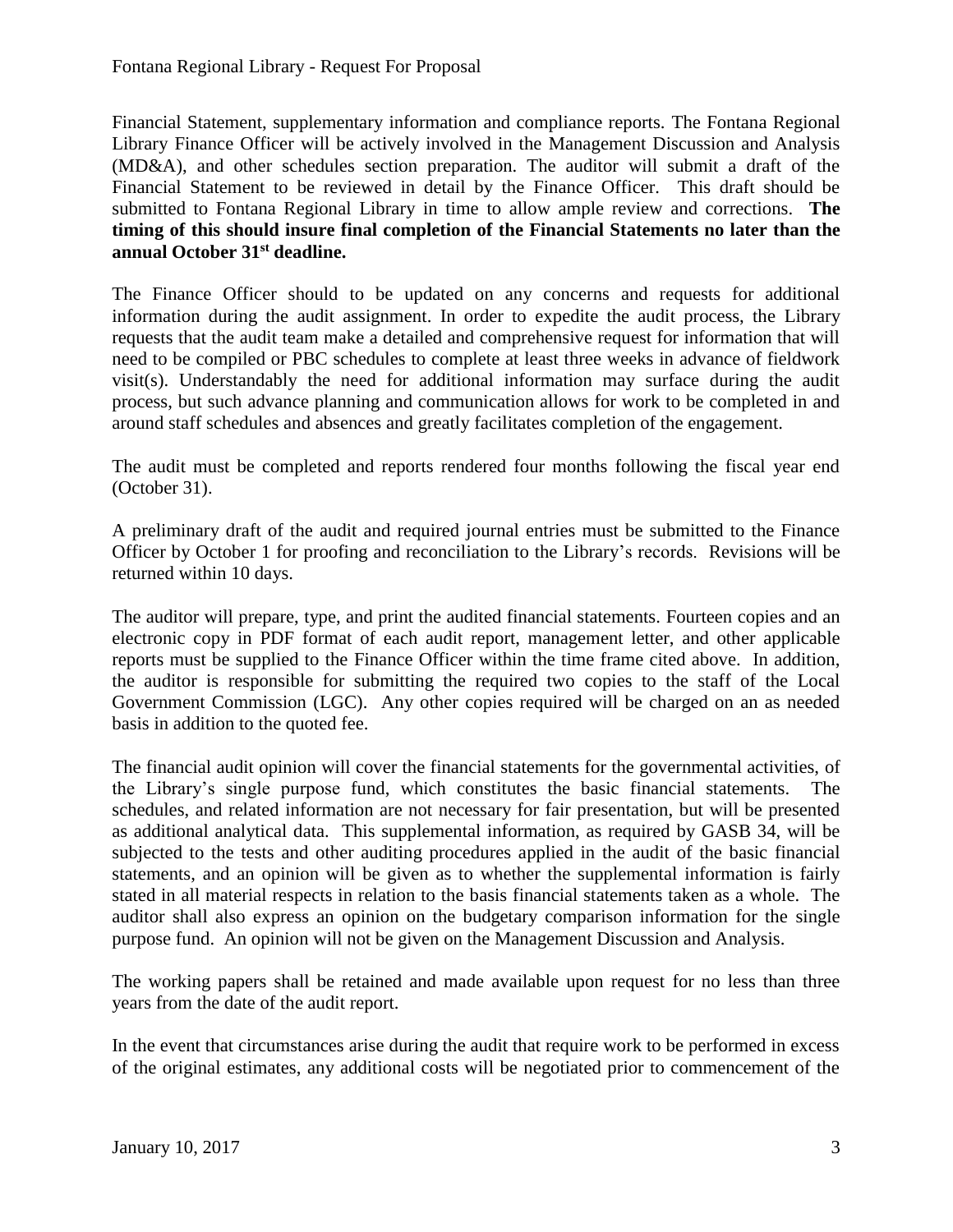work and an amended contract will be approved by the governing board and forwarded to the staff of the LGC for approval.

## **Audit Contract & Payment of Audit Fees**

The audit contract must be approved by the staff of the Local Government Commission. Invoices are subject to approval by the LGC staff prior to processing by the Library. Interim or progress billings will be accepted up to 75% of the total fee prior to submission of the audited financial statements to the staff of the Local Government Commission and their approval of the audited financial statements.

## **Other Services**

The Finance Office staff may periodically request the Auditor's advice on accounting procedures and/or seek guidance on the completion of certain schedules/documents to assure that financial information is determined correctly and reported properly.

The Auditor will attend one Governing Board meeting in November for presentation of the audit results.

Guidance will be required for new note disclosures, all approved GASBs as well as GASB implementations, and other reporting requirements. These services will be included in the base bid.

## **Description of Selection Process**

Two copies of each section of the proposal should be submitted at the time and place indicated under the section entitled "Time Schedule for Awarding Contract."

Proposals will be submitted in two sections. The first section will be comprised of the audit firm's prior experience and qualifications of its personnel in performing governmental audits. The Library will evaluate the auditor/firm on educational and technical qualifications. The accepted firms from the first section will have their second section opened and evaluated. The firm best meeting Fontana Regional Library's expectations for experience, audit approach, and cost requirements will be selected.

Please keep in mind that cost, while an important factor, will not be the sole determining factor. The lowest bid will not automatically be awarded preferential consideration.

Fontana Regional Library requests that no Fontana Regional Library officials be contacted during this process. The Finance Officer may be contacted only to clarify questions concerning the RFP.

The Library reserves the right to reject any or all bids, waive technicalities, and to be the sole judge of suitability of the services for its intended use and further specifically reserve the right to make the award in the best interest of the Library.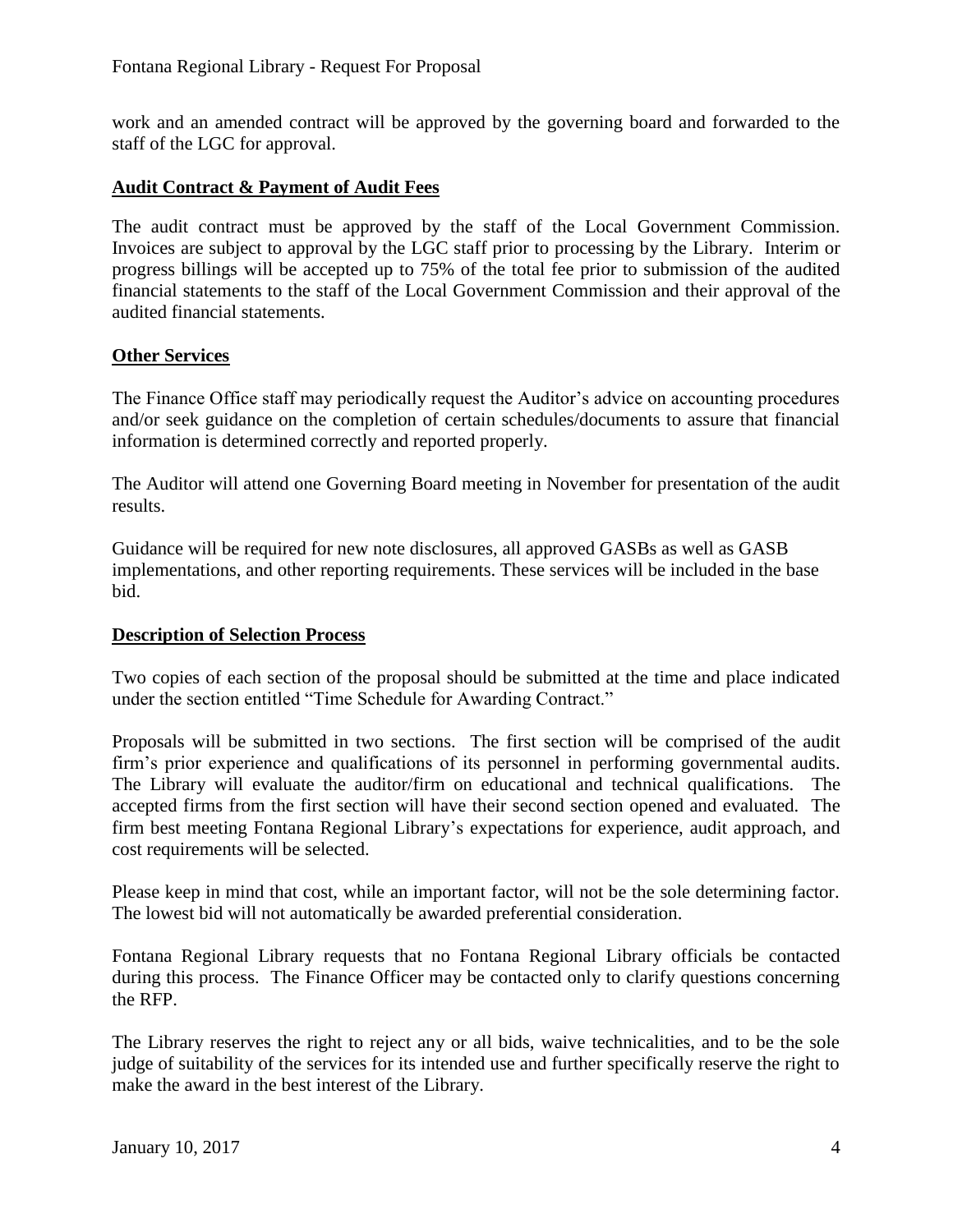Failure to respond to any requirements outlined in the RFP, or failure to enclose copies of the required documents, may disqualify the bid.

#### **First Section**

The first section should address the requested information below. The corresponding responses should begin with the number below for the requested information.

- 1. Indicate the number of people (by level) located within the local office that will handle the audit.
- 2. Provide a list of the local office's current and prior government audit clients, indicating the type(s) of services performed and the number of years served for each. Responsive firms should include any relevant information regarding audits performed on financial statements prepared under the new reporting model.
- 3. Indicate the experience of the local office in providing additional services to government clients by listing the name of each government, the type(s) of service performed, and the year(s) of engagement.
- 4. Describe your audit organization's participation in AICPA-sponsored or comparable quality control programs (peer review). Provide a copy of the firm's current peer review.
- 5. Describe the professional experience in governmental audits of each senior and higher level person assigned to the audit, the years on each job, and his/her position while on each audit. Indicate the percentages of time each senior and higher-level personnel will be on site. Again, relevant experience with the new reporting model should be clearly communicated.
- 6. Describe the relevant educational background of each person assigned to the audit, senior level and higher. This should include seminars and courses attended within the past three years, especially those courses in governmental accounting and auditing.
- 7. Describe the professional experience of assigned individuals in auditing relevant government organizations, programs, activities, or functions (e.g., utilities, solid waste, transit, airports, or health authorities and school systems).
- 8. Describe any specialized skills, training, or background in public finance of assigned individuals. This may include participation in State or national professional organizations, speaker or instructor roles in conferences or seminars, or authorship of articles and books.
- 9. Provide names, addresses, and telephone numbers of personnel of current and prior governmental audit clients who may be contracted for a reference.
- 10. Describe the firm's Statement of Policy and Procedures regarding Independence under Government Auditing Standards (Yellow Book), 2011 version. Provide a copy of the firm's Statement of Policy and Procedures.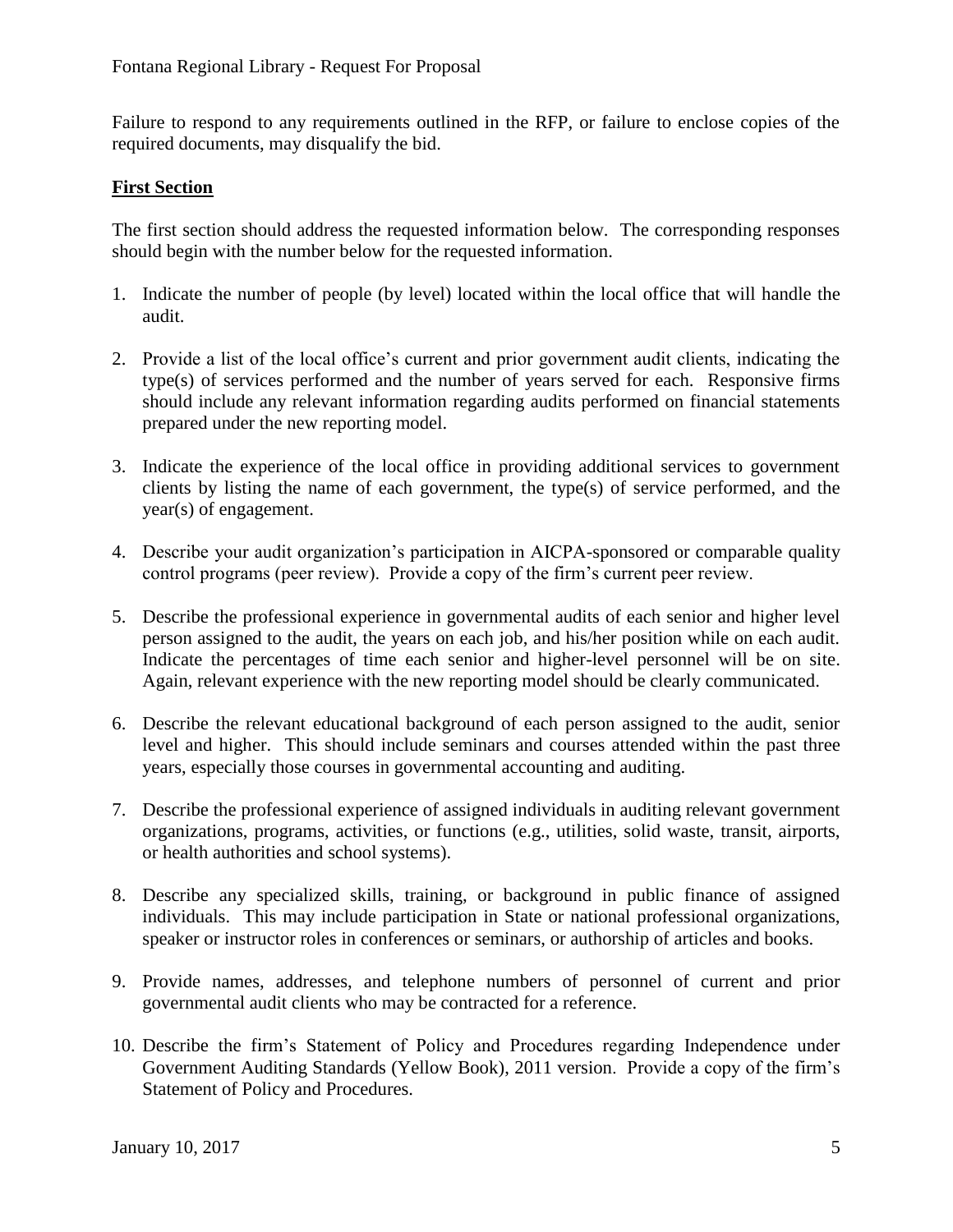- 11. Is the firm adequately insured to cover claims? Describe liability insurance coverage arrangements.
- 12. Describe any regulatory action taken by any oversight body against the proposing audit organization or local office.

#### **Second Section**

Proposals should include completed cost estimate sheets and any other necessary cost information in a *separate, sealed* envelope marked – "Cost Estimate." The Library plans to evaluate the qualifications of all firms submitting proposals before considering the Cost Estimate.

This second section should consist of completed cost estimate sheets, which will include the following information:

- 1. Type of audit program used (tailor-made, standard government, or standard commercial).
- 2. Use of statistical sampling.
- 3. Use of computer audit specialists.
- 4. Organization of the audit team and the approximate percentage of time spent on the audit by each member.
- 5. Information that will be contained in the management letter.
- 6. Assistance expected from the Library's staff, if other than outlined in the RFP.
- 7. Tentative schedule for completing the audit within the specified deadlines of the RFP.
- 8. Use of internal audit staff (if applicable).
- 9. Specify costs using the format below for the audit year July 1, 2016 to June 30, 2017. For the two audit years that follow, list the estimated costs. The cost for the audit year ending June 30, 2017 is binding, while the second and third years are estimated costs. Cost estimates must indicate the basis for the charges and whether the amount is a "not-toexceed" amount.

A. Personnel costs – Itemize the following for each category of personnel (partner, manager, senior, staff accountants, clerical, etc.) with the different rates per hour.

- 1) Estimated hours categorize estimated hours into the following: on-site interim work, year-end on-site work, and work performed in the auditor's office.
- 2) Rate per hour.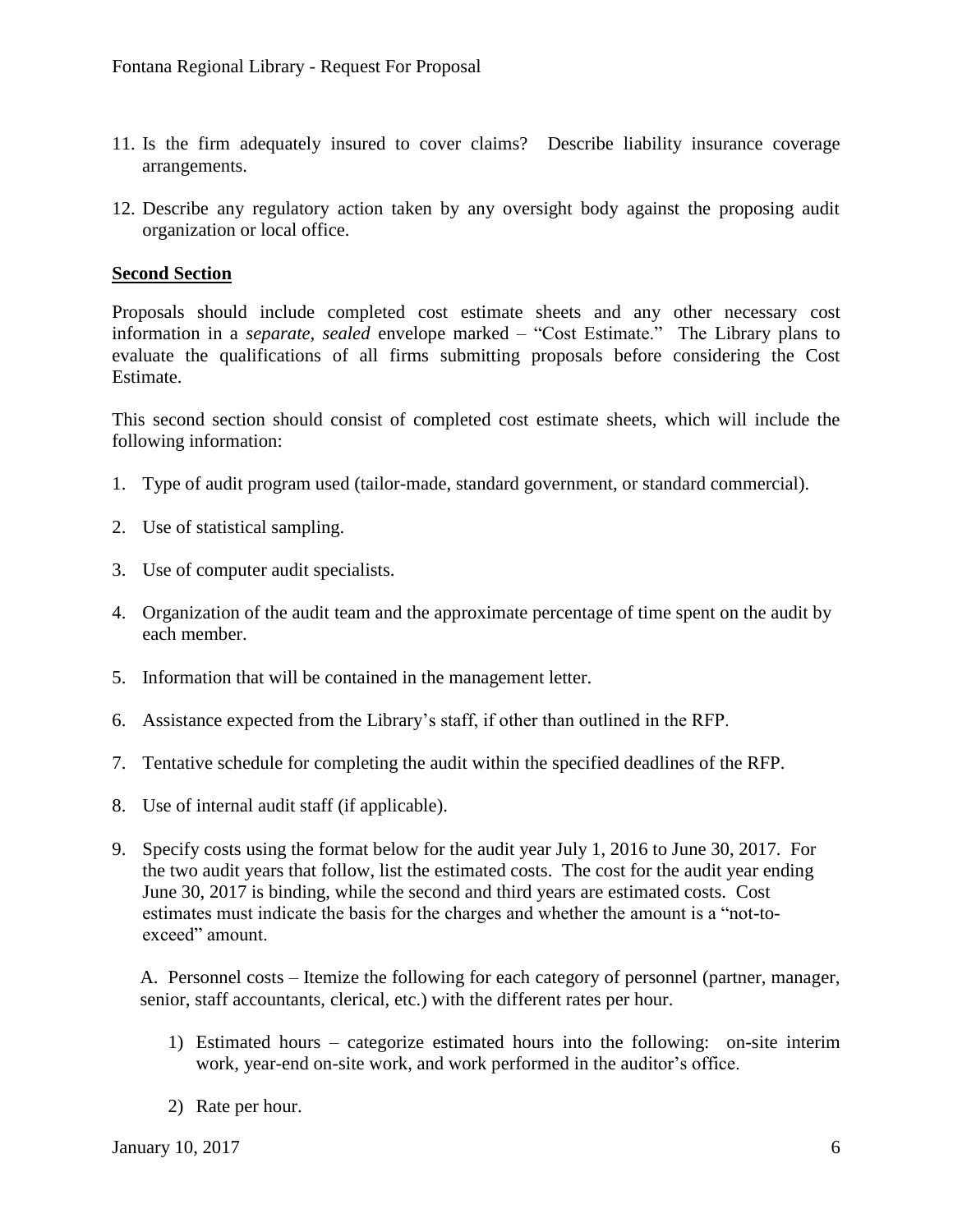- 3) Total cost for each category of personnel and for all personnel costs in total.
- B. Travel itemize transportation and other travel costs separately.
- C. Cost of supplies and materials itemize.
- D. Other costs completely identify and itemize.

E. If applicable, note your method of determining increases in audit costs on a year to year basis

10. Please list any other information the firm may wish to provide.

11. Please include the Summary of Audit Costs Sheet with your proposal.

#### **Time Schedule for Awarding the Contract**

Request for proposal packages will be mailed by *January 13, 2017*, available on the Library website, and by request.

Proposals (2 copies) signed by authorized officials must be received by *March 1, 2017* at the Fontana Regional Library located at 33 Fryemont Street, Bryson City, NC 28713, and should be clearly identified on the front with the words "RESPONSE TO RFP FOR AUDIT SERVICES". The Finance Officer and Regional Director will review the proposals and make a recommendation to the Governing Board on *March 14, 2017* at which time the contract will be awarded.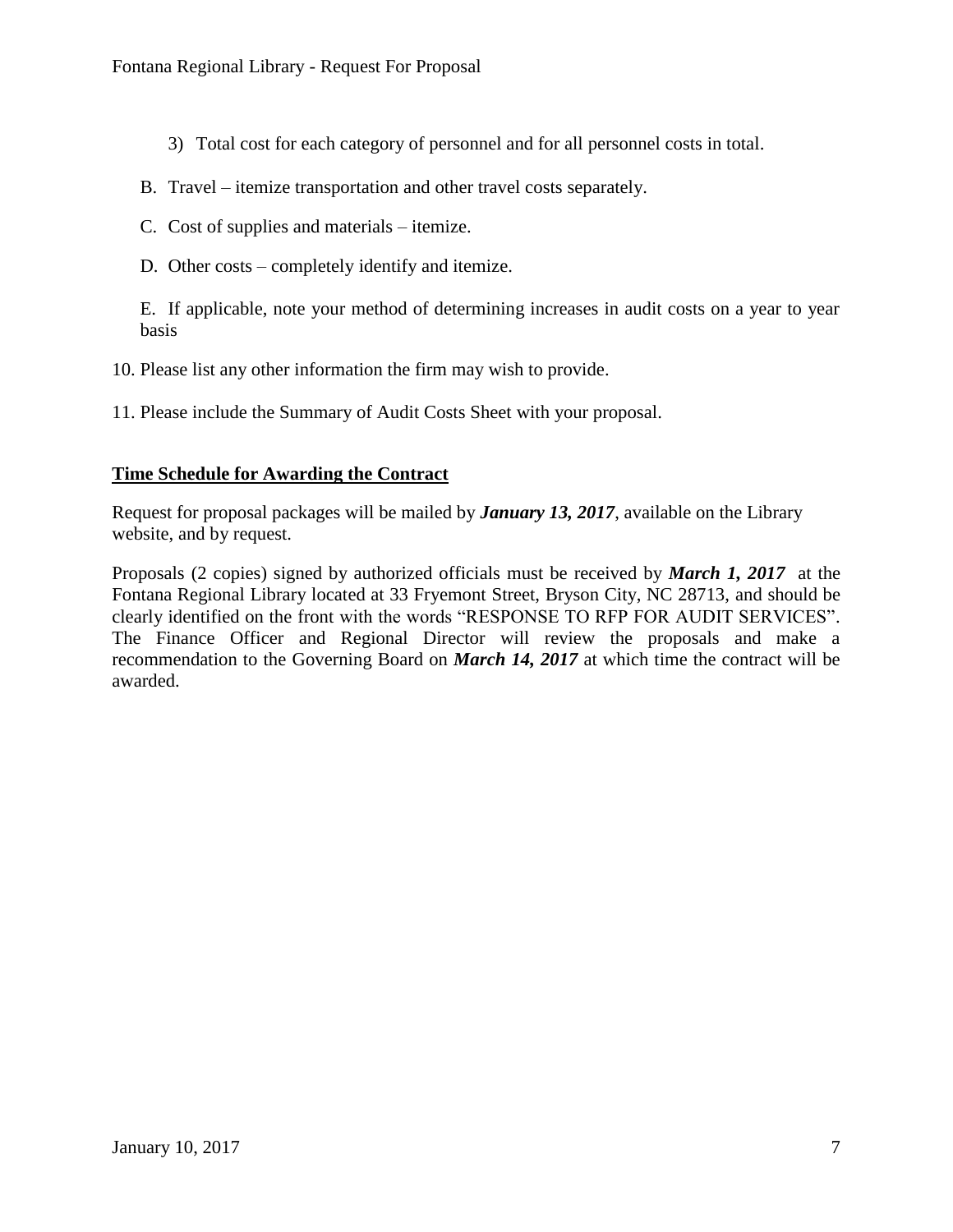## **Description of the Governmental Entity and Its Accounting System**

## **Entity**

Fontana Regional Library is a regional library system in North Carolina serving Jackson, Macon and Swain Counties. The Library has no tax levying authority. Based on the criteria set forth in GASB Statement 14, the there are no other entities to be included in the audit. The Library does not prepare a Comprehensive Annual Financial Report (CAFR).

## **Funds**

Fontana Regional Library is not engaged in business-type activities and maintains the following governmental funds:

General Fund Restricted Fund for New Library

Budgeted revenues are estimated at \$3.3 million in FY 2016/2017.

#### **Grants, Entitlements, and Shared Revenues**

Budgeted state and federal grants are estimated at \$432,000 in FY 2016/2017.

## **Pension Plan**

Fontana Regional Library participates in the statewide Local Government Employees' Retirement System (LGERS), a cost-sharing, multiple-employer, defined benefit pension plan administered by the State of North Carolina.

## **Budgets**

The Library budgets all funds on the modified accrual basis of accounting as required by North Carolina law. Appropriations are made at the departmental level. The Library also maintains an encumbrance system. Both the budgetary and encumbrance systems are integrated with the accounting system to provide easy comparison with actual expenditures.

#### **Accounting Records**

Fontana Regional Library maintains all its accounting records at the finance office located at 33 Fryemont Street, Bryson City, NC 28713. The governmental unit maintains its cash receipts journal, cash disbursements journal, general ledger, and accounts payable ledger on a Windows based system. The software is Accounting CS from Thomson Reuters.

#### **Assistance Available to Auditor**

The Library will make available to the auditor sufficient help to pull and re-file records, and prepare and mail all necessary confirmations. A trial balance with budgeted amounts will be made available at a mutually agreed upon time in order to meet the deadlines specified in the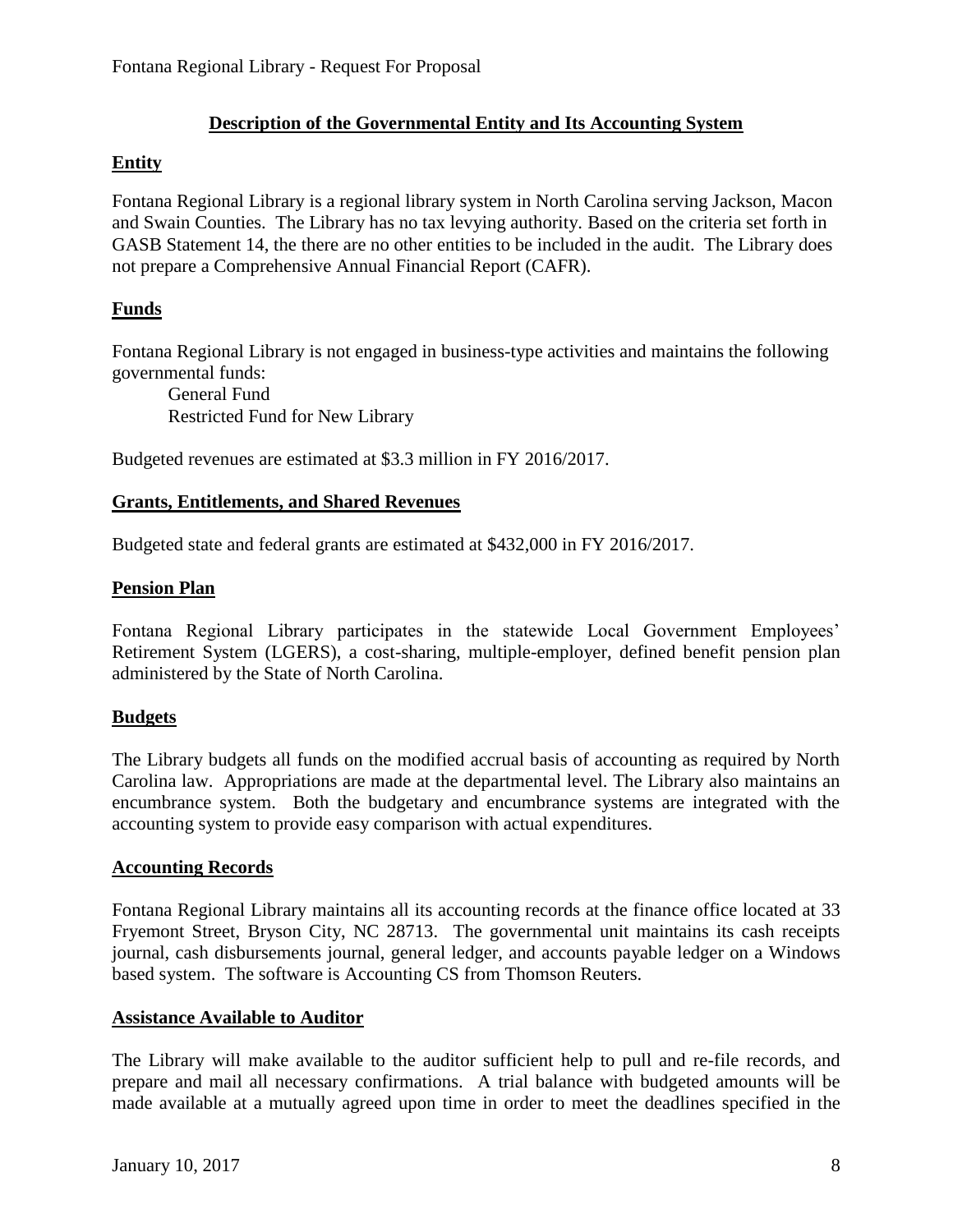RFP. The audit team can expect that the Library will pull and/or prepare all financial information as required for testing, compliance and that is needed for the firm to be able to complete the audit engagement and successfully prepare the financial statements. Auditors can expect that the books will be completely balanced and all bank account reconciliations will be complete such that auditor adjusting entries to the financial records of the unit will be minimal, with the exception of any entries needed for financial statement presentation only, which will be the responsibility of the audit team.

#### **Size and Complexity of Unit**

| Personnel/Payroll                                                |                |
|------------------------------------------------------------------|----------------|
| Number of employees                                              | 72             |
| Frequency of payroll                                             | monthly        |
| Number of payroll direct deposit advises                         | all employees  |
| Purchasing                                                       |                |
| Number of invoices/purchase orders paid                          | $110/m$ onth   |
| <b>Bank Accounts</b>                                             |                |
| Number of bank accounts                                          | $\overline{2}$ |
| Average monthly activity in main accounts                        |                |
| Number of deposits (Central Depository)                          | 55/month       |
| Number of checks:                                                |                |
| <b>Central Depository</b>                                        | $130/m$ onth   |
| Payroll (direct deposit)                                         | 72             |
| <b>Management Information Systems:</b>                           |                |
| Number of PCs on the premises                                    | 250            |
| (PC are used by both public and staff)                           |                |
| Number of employed programmers capable of modifying              |                |
| the operating system and the applications programs               | $\theta$       |
| The following financial applications are on the computer system: |                |
| General Ledger                                                   |                |
| <b>Accounts Payable</b>                                          |                |
| Payroll                                                          |                |